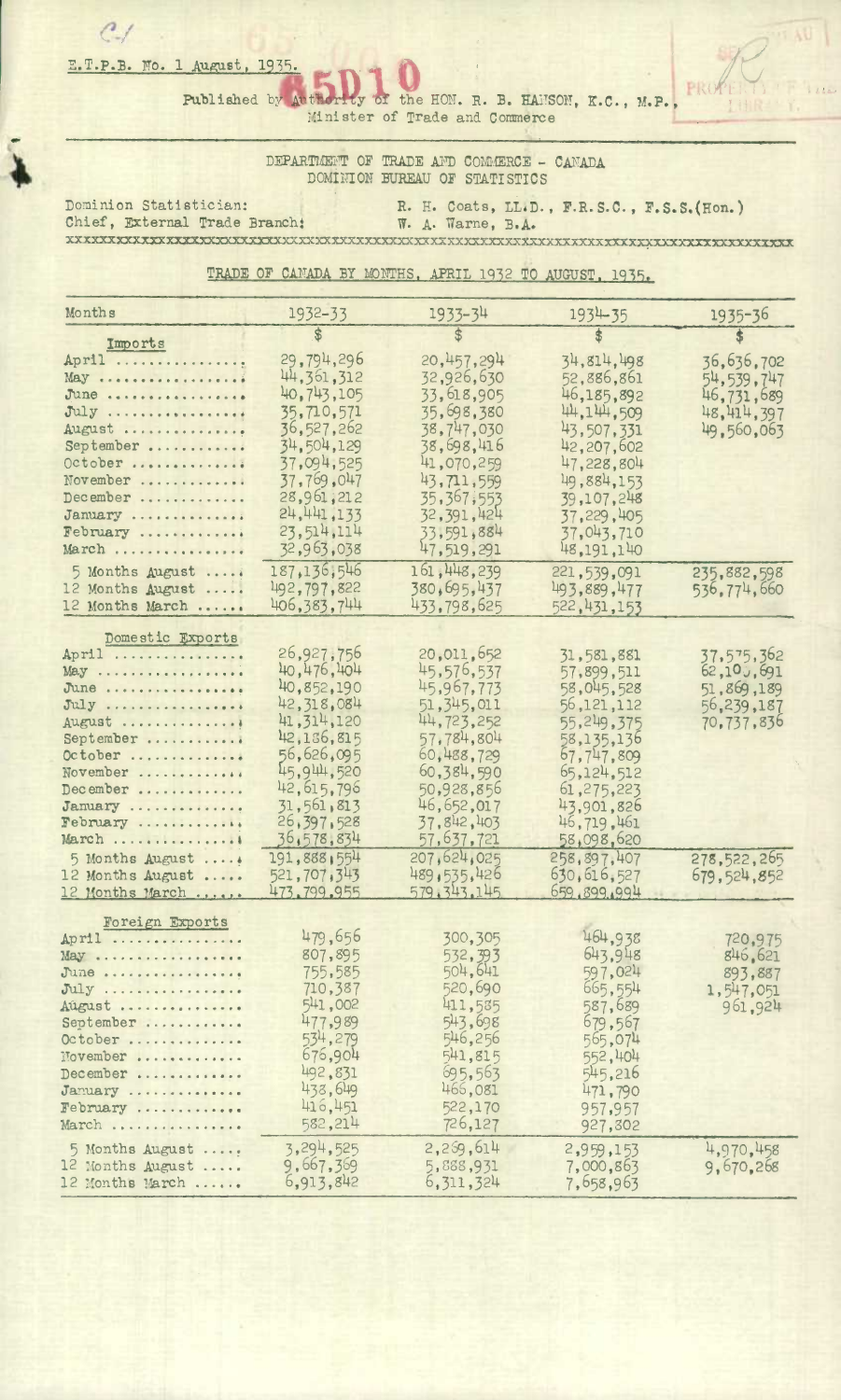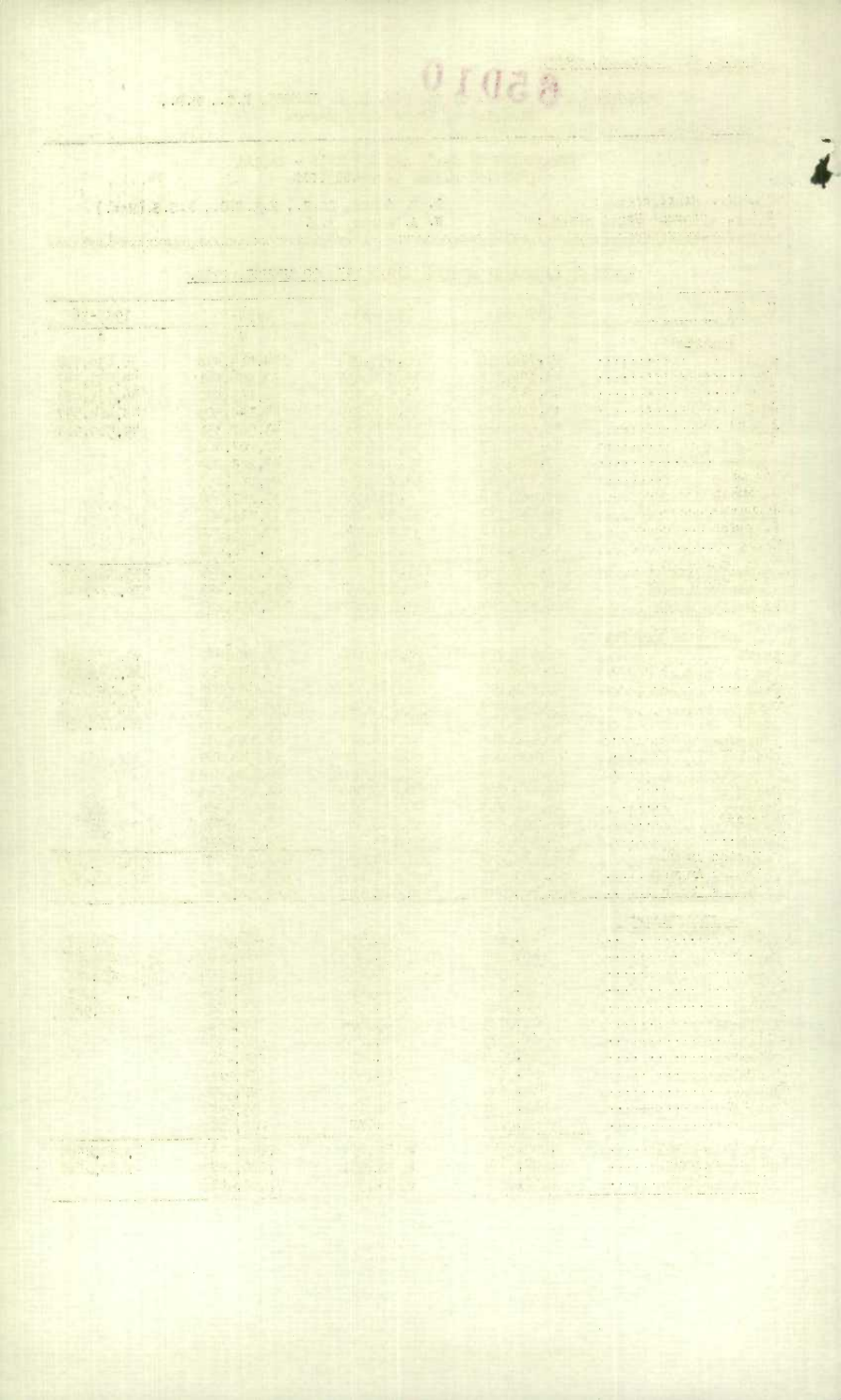TRADE OF CANADA BY MONTHS, APRIL 1932 to AUGUST, 1935

| Months                                                                                                                                                                                                                             |       | 1932-33       |       | $1933 - 34$                                    | 1934-35                       |       | 1935-36           |
|------------------------------------------------------------------------------------------------------------------------------------------------------------------------------------------------------------------------------------|-------|---------------|-------|------------------------------------------------|-------------------------------|-------|-------------------|
| Total Trade                                                                                                                                                                                                                        |       | $\frac{1}{2}$ |       | $\begin{array}{ccc} \circ & \circ \end{array}$ | $\int$                        |       | $\frac{1}{2}$     |
| April                                                                                                                                                                                                                              |       | 57,201,708    |       | 40,769,251                                     | 66,861,317                    |       | 74,933,039        |
| May ansessessessesses                                                                                                                                                                                                              |       | 85, 645, 611  |       | 79,035,360                                     | 111,430,320                   |       | 117,487,059       |
| June                                                                                                                                                                                                                               |       | 82,350,880    |       | 80,091,319                                     | 104,828,444                   |       | 99,494,765        |
| July                                                                                                                                                                                                                               |       | 78,739,042    |       | 87,564,081                                     | 100,931,175                   |       | 106,200,635       |
| August                                                                                                                                                                                                                             |       | 78,382,384    |       | 83,881,867                                     | 99, 344, 395                  |       | 121, 259, 823     |
| September                                                                                                                                                                                                                          |       | 77,168,933    |       | 97,026,918                                     | 101,022,305                   |       |                   |
| October                                                                                                                                                                                                                            |       | 94, 254, 899  |       |                                                |                               |       |                   |
|                                                                                                                                                                                                                                    |       |               |       | 102, 105, 244                                  | 115,541,687                   |       |                   |
| November                                                                                                                                                                                                                           |       | 84,390,471    |       | 104, 637, 964                                  | 115,561,069                   |       |                   |
| December                                                                                                                                                                                                                           |       | 72,069,839    |       | 86,991.972                                     | 100,927,687                   |       |                   |
| January                                                                                                                                                                                                                            |       | 56, 441, 595  |       | 79,509,522                                     | 81,603,021                    |       |                   |
| February                                                                                                                                                                                                                           |       | 50,328.093    |       | 71,956,457                                     | 84, 721, 128                  |       |                   |
| March                                                                                                                                                                                                                              |       | 70,124.086    |       | 105, 883, 139                                  | 107.217.562                   |       |                   |
| 5 Months August                                                                                                                                                                                                                    |       | 382, 319, 625 |       | 371, 341, 878                                  | 483, 395, 651                 |       | 519, 375, 321     |
| 12 Months August                                                                                                                                                                                                                   |       | 1,024,172,534 |       | 876,119.794                                    | 1, 131, 506, 867              |       | 1,225,969,780     |
| 12 Months March                                                                                                                                                                                                                    |       | 887.097.541   |       | 1.019.453.094                                  | 1,189,990,110                 |       |                   |
|                                                                                                                                                                                                                                    |       |               |       |                                                |                               |       |                   |
| Duty Collected                                                                                                                                                                                                                     |       |               |       |                                                |                               |       |                   |
| April                                                                                                                                                                                                                              |       | 6,082,178     |       | 3.923.301                                      | 6,360,609                     |       | 6,257,948         |
| May accessive                                                                                                                                                                                                                      |       | 8,014,139     |       | 6,095,560                                      | 9,464,215                     |       | 7,816,506         |
| June                                                                                                                                                                                                                               |       | 7,944,090     |       | 5,636,451                                      | 7.084,284                     |       | 6,743,527         |
| July                                                                                                                                                                                                                               |       | 6,281,483     |       | 5,704,928                                      | 6,849,795                     |       | 6,609,801         |
| August                                                                                                                                                                                                                             |       | 6,305.230     |       | 6,193,796                                      | 6,693.004                     |       | 6.934.174         |
| September                                                                                                                                                                                                                          |       | 6,156,925     |       | 6,139,754                                      | 6,444,619                     |       |                   |
| October                                                                                                                                                                                                                            |       | 6,634,810     |       | 6.414,363                                      | 7, 167, 473                   |       |                   |
| November                                                                                                                                                                                                                           |       | 7,040,647     |       | 6,688,215                                      | 7,124,253                     |       |                   |
| December                                                                                                                                                                                                                           |       | 5,918,903     |       | 5,985,802                                      | 6,330,598                     |       |                   |
| January                                                                                                                                                                                                                            |       | 4,723,482     |       | 5,770,944                                      | 6,166,167                     |       |                   |
| February                                                                                                                                                                                                                           |       | 5,149,538     |       | 5,831,373                                      | 6, 321, 299                   |       |                   |
| March                                                                                                                                                                                                                              |       | 7,020.540     |       | 8,769,985                                      | 8,399,152                     |       |                   |
| 5 Months August                                                                                                                                                                                                                    |       | 34,627,120    |       | 27, 554, 036                                   | 36,451,907                    |       | 34, 361, 956      |
| 12 Months Augusti                                                                                                                                                                                                                  |       | 96,601,312    |       | 70,198,881                                     | 82,052,343                    |       | 82, 315, 517      |
| 12 Months March                                                                                                                                                                                                                    |       | 77.271,965    |       | 73.154,472                                     | 84.405.468                    |       |                   |
|                                                                                                                                                                                                                                    |       |               |       |                                                |                               |       |                   |
| Balance of Trade                                                                                                                                                                                                                   |       |               |       |                                                |                               |       |                   |
| April $\ldots$ (-)                                                                                                                                                                                                                 |       | 2,386,884     | $(-)$ |                                                | $145,337$ (-) 2,767,679       | $(+)$ | 1,659,635         |
|                                                                                                                                                                                                                                    | $(-)$ | 3,077,013     | $(+)$ | 13, 182, 100                                   | 5,656,598<br>$(+)$            |       | 8,407,565         |
| May occasional                                                                                                                                                                                                                     |       | 864,670       |       | 12,853,509                                     | 12,456,660                    | $(+)$ |                   |
| June <b>ondo</b> of the second of the second second second to the second second to the second second second to the second second second second second second second second second second second second second second second second | $(+)$ |               | $(+)$ | 16, 167, 321                                   | $(+)$                         | $(+)$ | 6,031,387         |
| July corrections.                                                                                                                                                                                                                  | $(+)$ | 7.317.900     | $(+)$ | 6,387,807                                      | 12, 642, 157<br>$(+)$         | $(+)$ | 9,371,841         |
| August                                                                                                                                                                                                                             | $(+)$ | 5,327,860     | $(+)$ |                                                | $(+)$ 12, 329. 733            | $(+)$ | 22, 139, 697      |
| September                                                                                                                                                                                                                          | $(+)$ | 8,160,675     | $(+)$ | 19,630,086                                     | $(+)$ 16,607,101              |       |                   |
| October                                                                                                                                                                                                                            | $(+)$ | 20,065,849    | $(+)$ | 19,964,726                                     | 21,084,079<br>$(+)$           |       |                   |
| November                                                                                                                                                                                                                           | $(+)$ | 8,852,377     | $(+)$ | 17, 214, 846                                   | $(+)$ 15,792,763              |       |                   |
| December                                                                                                                                                                                                                           | $(+)$ | 14, 147, 415  | $(+)$ | 16,256,866                                     | $(+)$ 22, 713, 191            |       |                   |
| January                                                                                                                                                                                                                            | $(+)$ | 7,559,329     | $(+)$ | 14,726,674                                     | $(+)$ 7, 144, 211             |       |                   |
| February                                                                                                                                                                                                                           | $(+)$ | 3,299,865     | $(+)$ |                                                | $4,772,689$ (+) 10,633,708    |       |                   |
| March                                                                                                                                                                                                                              | $(+)$ | 4,198,010     | $(+)$ | 10.844.557                                     | $(+)$ 10, 835, 282            |       |                   |
| 5 Months August                                                                                                                                                                                                                    | $(+)$ | 8,046,533     | $(+)$ |                                                | 48, 445, 400 (+) 40, 317, 469 |       | $(+)$ 47,610,135  |
| 12 Months August                                                                                                                                                                                                                   | $(+)$ | 38,576,890    | $(+)$ |                                                | 114,728,920 (+)143,727,913    |       | $(+)$ 152,420,460 |
| 12 Months March                                                                                                                                                                                                                    | $(+)$ | 74.330.053    | $(+)$ |                                                | 151.855.844 (+)145.127.804    |       |                   |

17/9/35/AH.